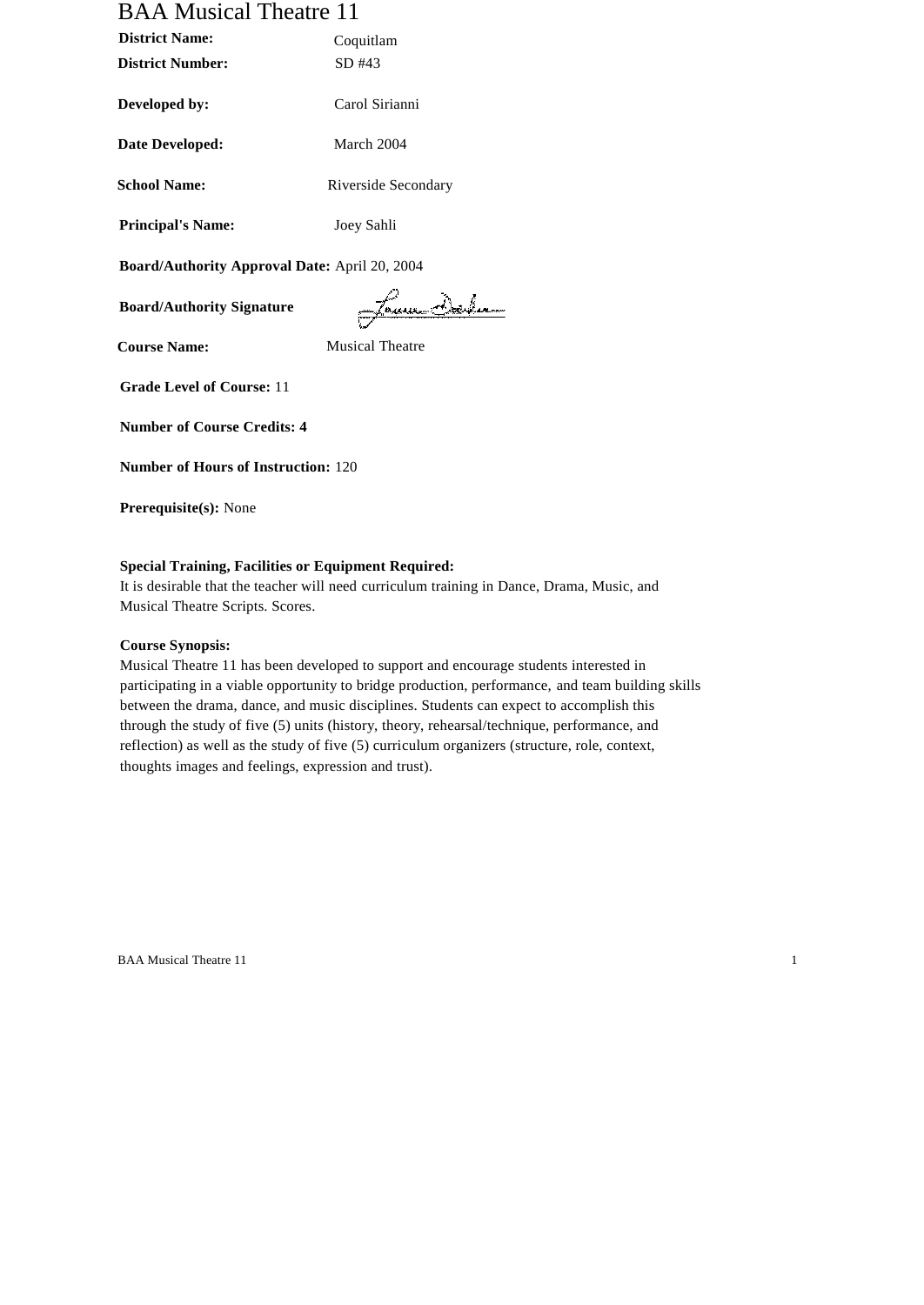## **Rationale:**

This course has been developed to support and encourage students interested in participating in a viable opportunity to bridge production, performance, and team building skills between the drama, dance, and music disciplines.

## **Organizational Structure:**

| <b>Unit/Topic</b> | <b>Title</b>        | <b>Time</b> |
|-------------------|---------------------|-------------|
|                   |                     |             |
| Unit 1            | <b>History</b>      | 15 hours    |
| Unit 2            | Theory              | 1B hours    |
| Unit 3            | Rehearsal/Technique | 55 hours    |
| Unit 4            | Performance         | 12 hours    |
| Unit 5            | Reflection          | 20 hours    |
|                   | <b>Total Hours</b>  | 120 hours   |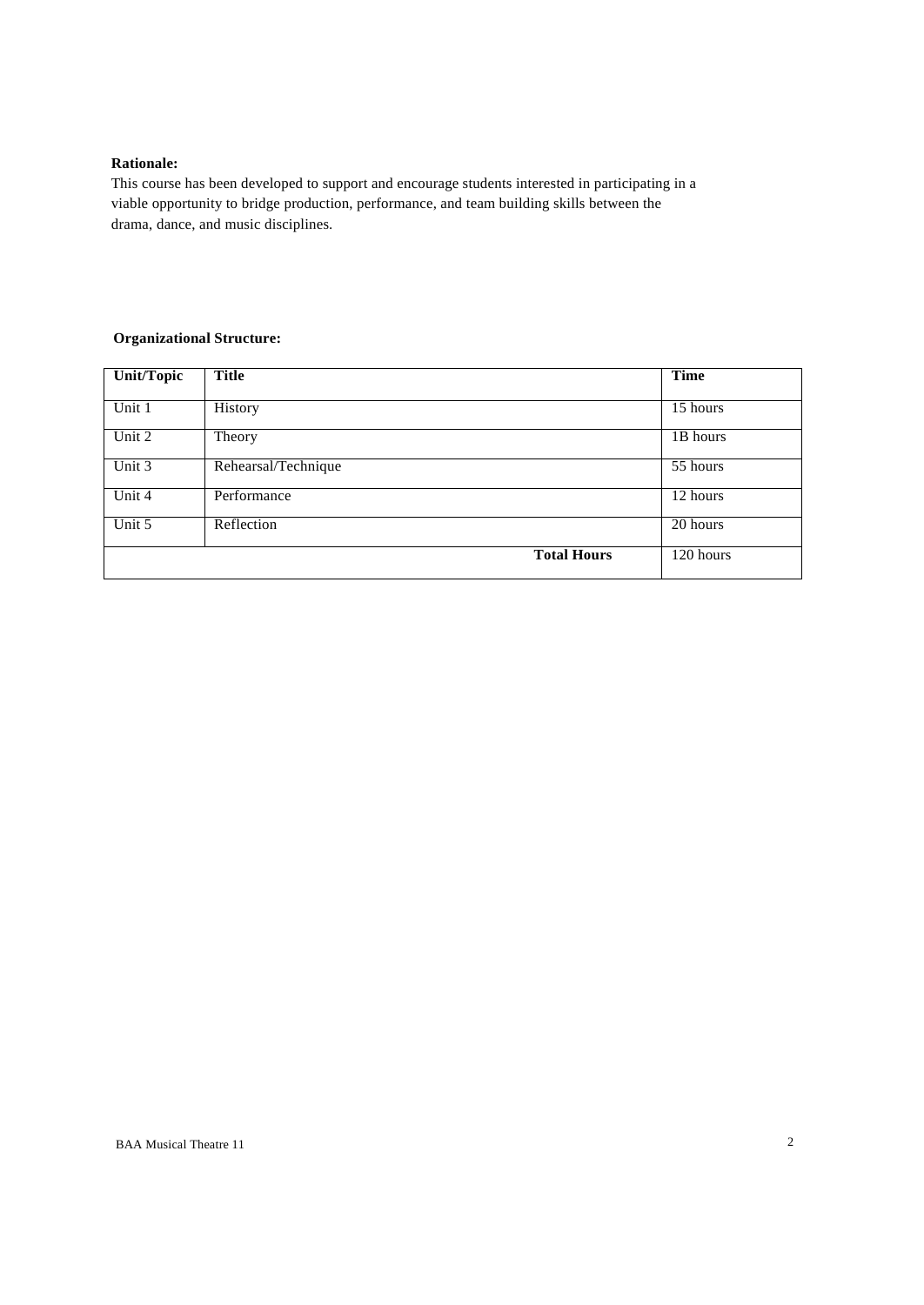## **Unit/Topic/Module Descriptions:**

## **Unit l:History 15 hours**

Students will become familiar with the history of musical theatre through lecture and use of video, live performance and script analysis

### **Curriculum Organizer- Structure**

*It is expected that students will:*

• demonstrate an understanding of the impact of historical context within the musical theatre realm

## **Curriculum Organizer- Role**

*It is expected that students will:*

• communicate character, story, and emotions through historical study

## **Curriculum Organizer- Context**

*It is expected that students will:*

• demonstrate an understanding of the impact of social, cultural, and historical context through the study of musical theatre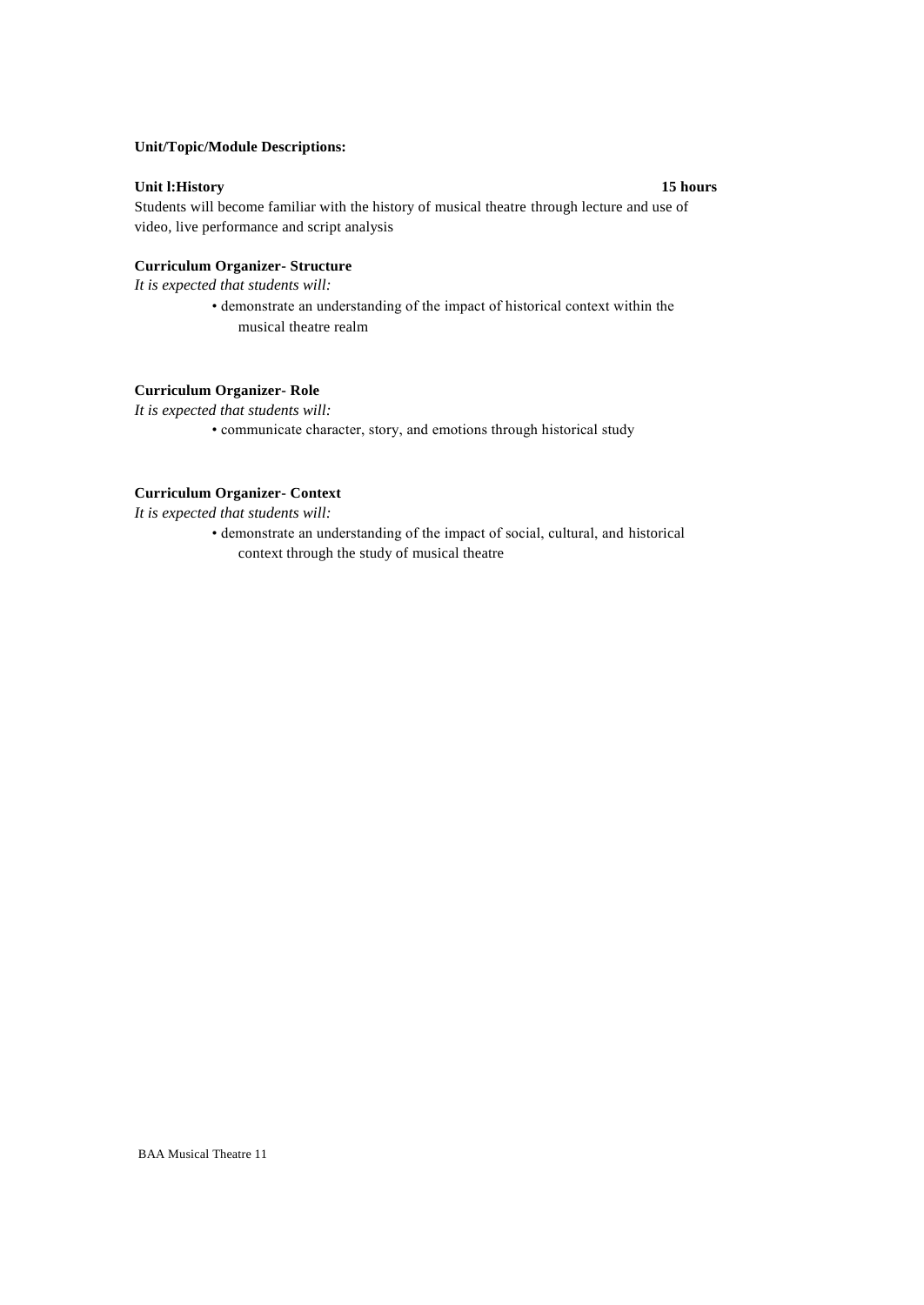## **Unit 2:Theory 18 hours**

Students will become familiar with the theory of musical theatre through lecture and use of video, live performance and script analysis.

## **Curriculum Organizer- Structure**

*It is expected that students will:*

• demonstrate an understanding of the impact of theoretical context within the musical theatre realm

## **Curriculum Organizer- Role**

*It is expected that students will:*

• create/perform/communicate character through use of role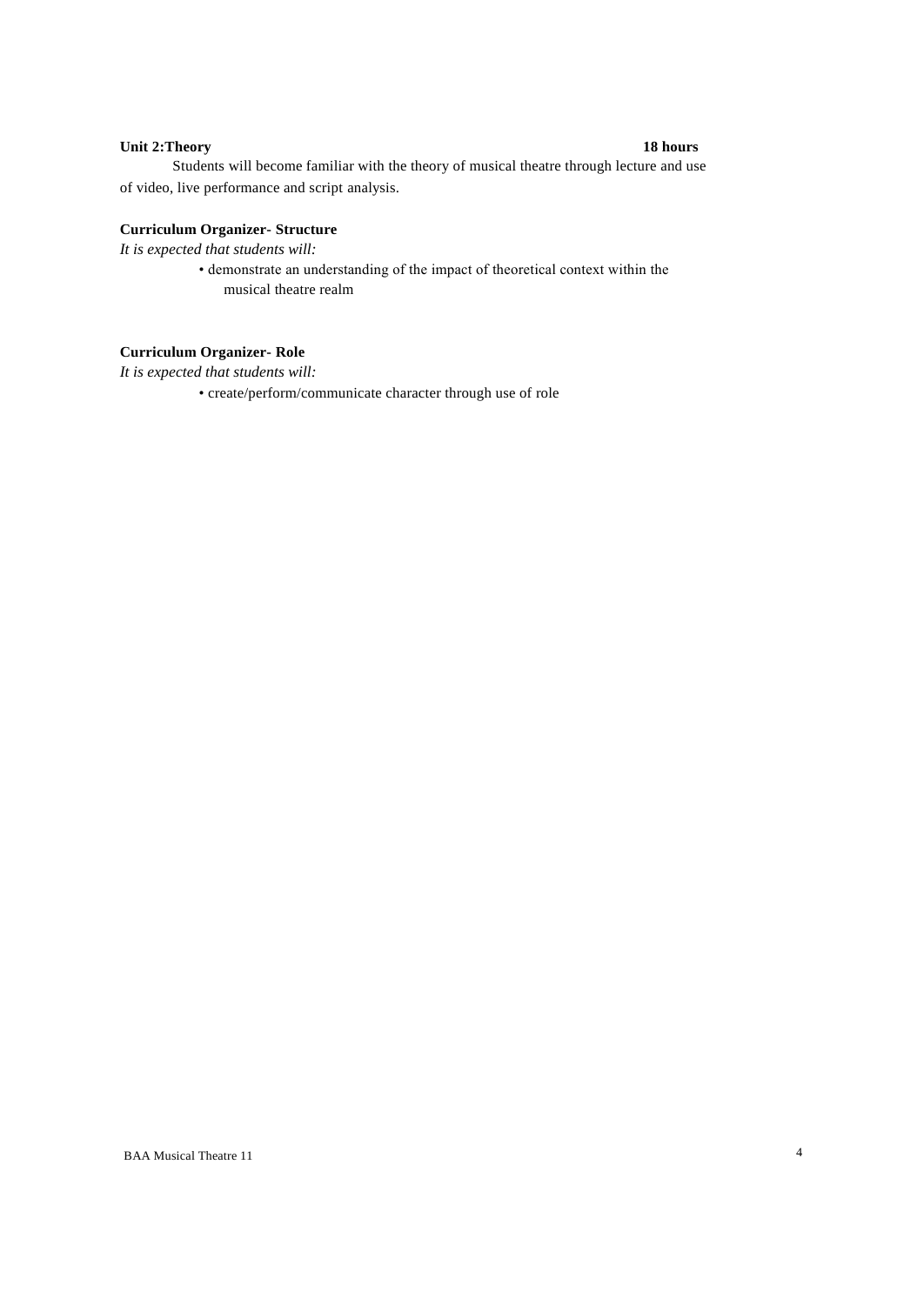## **Unit 3:Rehearsal 55 hours**

Students will become familiar with rehearsal practices through lecture, individual instruction, and lab exercises.

## **Curriculum Organizer- Structure**

*It is expected that students will:*

• communicate/demonstrate the use and importance of musical theatre production and management

### **Curriculum Organizer- Thoughts, images, and feelings**

*It is expected that students will:*

• communicate/demonstrate thoughts images and feeling throughout rehearsal and performance

#### **Curriculum Organizer-Expression and trust**

*It is expected that students will:*

• develop and demonstrate expression and trust through the duration of the musical theatre course

### **Curriculum Organizer- Role**

*It is expected that students will:*

• develop and demonstrate an understanding of role

#### **Curriculum Organizer- Context**

*It is expected that students will:*

• create/perform/communicate historical and social context through the study/rehearsal/performance of musical theatre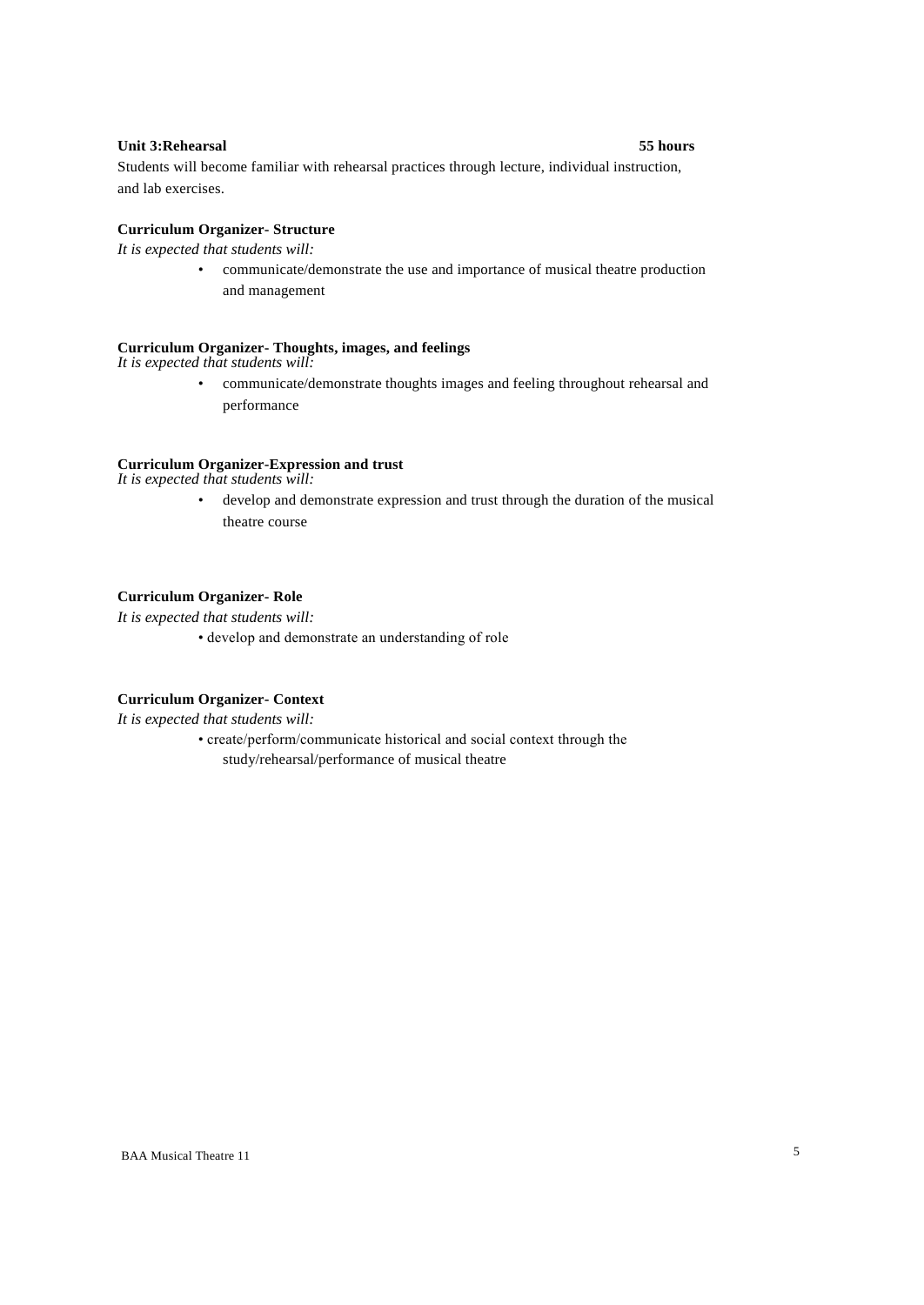### **Unit 4:Performance 12 hours**

Students will become familiar with performance practices through lecture, individual instruction, lab exercises, and public performances.

## **Curriculum Organizer- Structure**

*It is expected that students will:*

• create/perform/communicate character, story, and emotions in a musical theatre setting

### **Curriculum Organizer- Thoughts, images, and feelings**

*It is expected that students will:*

• demonstrate the use of thoughts, images and feelings or messages communicated through the musical theatre production

#### **Curriculum Organizer-Expression and trust**

*It is expected that students will:*

- perceive/respond/communicate with other actors/musicians/dancers to form a cohesive story
- demonstrate teambuilding through use of expression and trust

## **Curriculum Organizer- Role**

*It is expected that students will:*

• identify, describe, or analyze the principles of role in the musical theatre setting

#### **Curriculum Organizer- Context**

*It is expected that students will:*

• communicate context, both social and historical through rehearsal and performance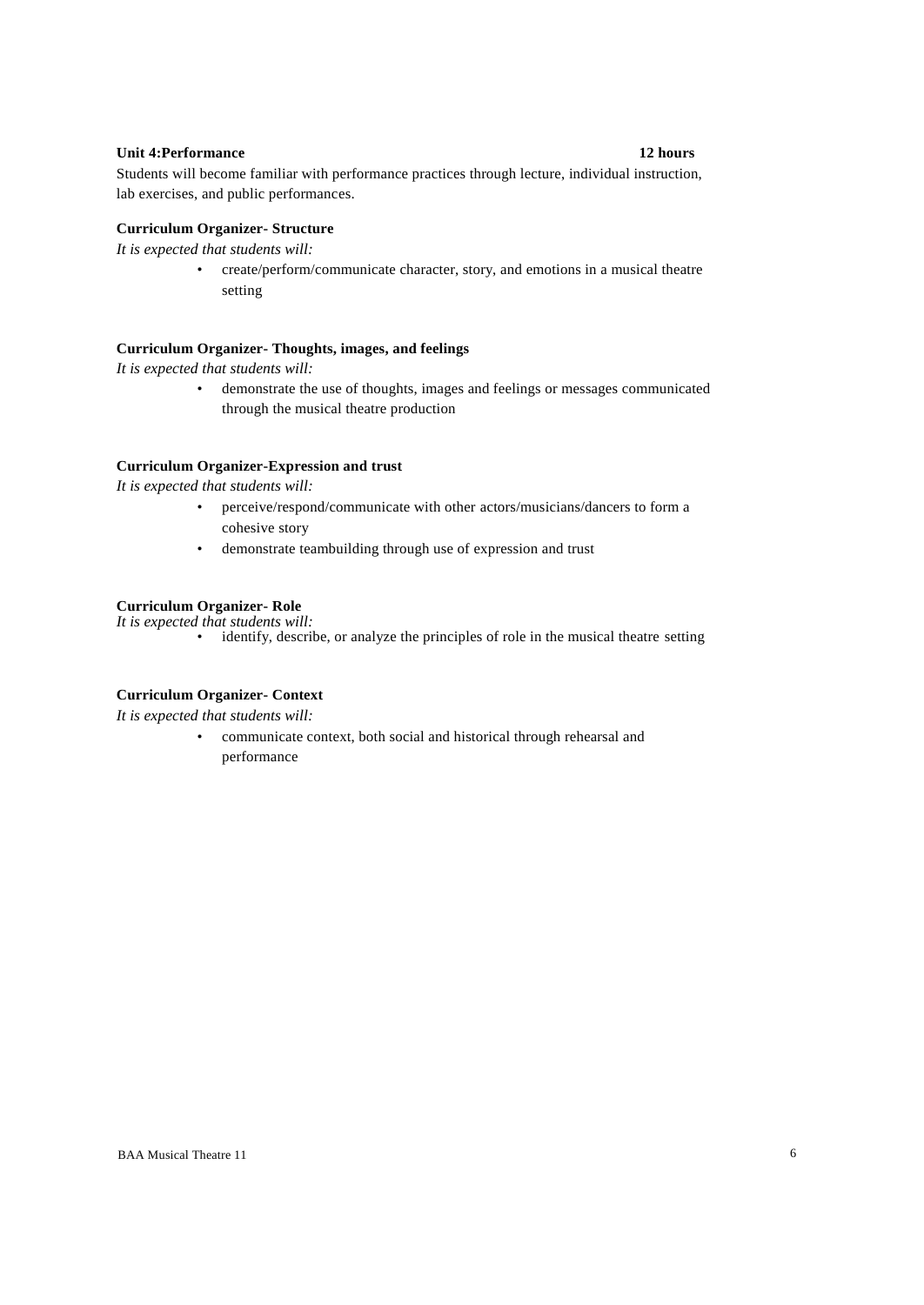### **Unit 5:Reflection 20 hour**

Students will continue to develop their ability to reflect on their understanding of the curriculum organizers thoughts images and feelings, expression and trust, role, structure, and context.

## **Curriculum Organizer- Structure**

*It is expected that students will:*

• analyze and make judgments on their use of rhythm, melody, expression, role, and form and design to demonstrate understanding

## **Curriculum Organizer- Thoughts, images, and feelings**

*It is expected that students will:*

• analyze and make judgments on performance and test results

#### **Curriculum Organizer-Expression and trust**

*It is expected that students will:*

• analyze and make judgments on performance of self and peers with particular attention to issues of trust and expression

## **Curriculum Organizer- Role**

*It is expected that students will:*

• analyze and make judgments on the use of role throughout each musical theatre setting

### **Curriculum Organizer- Context**

*It is expected that students will:*

• analyze and make judgments on social and cultural understanding necessary to create and understand musical theatre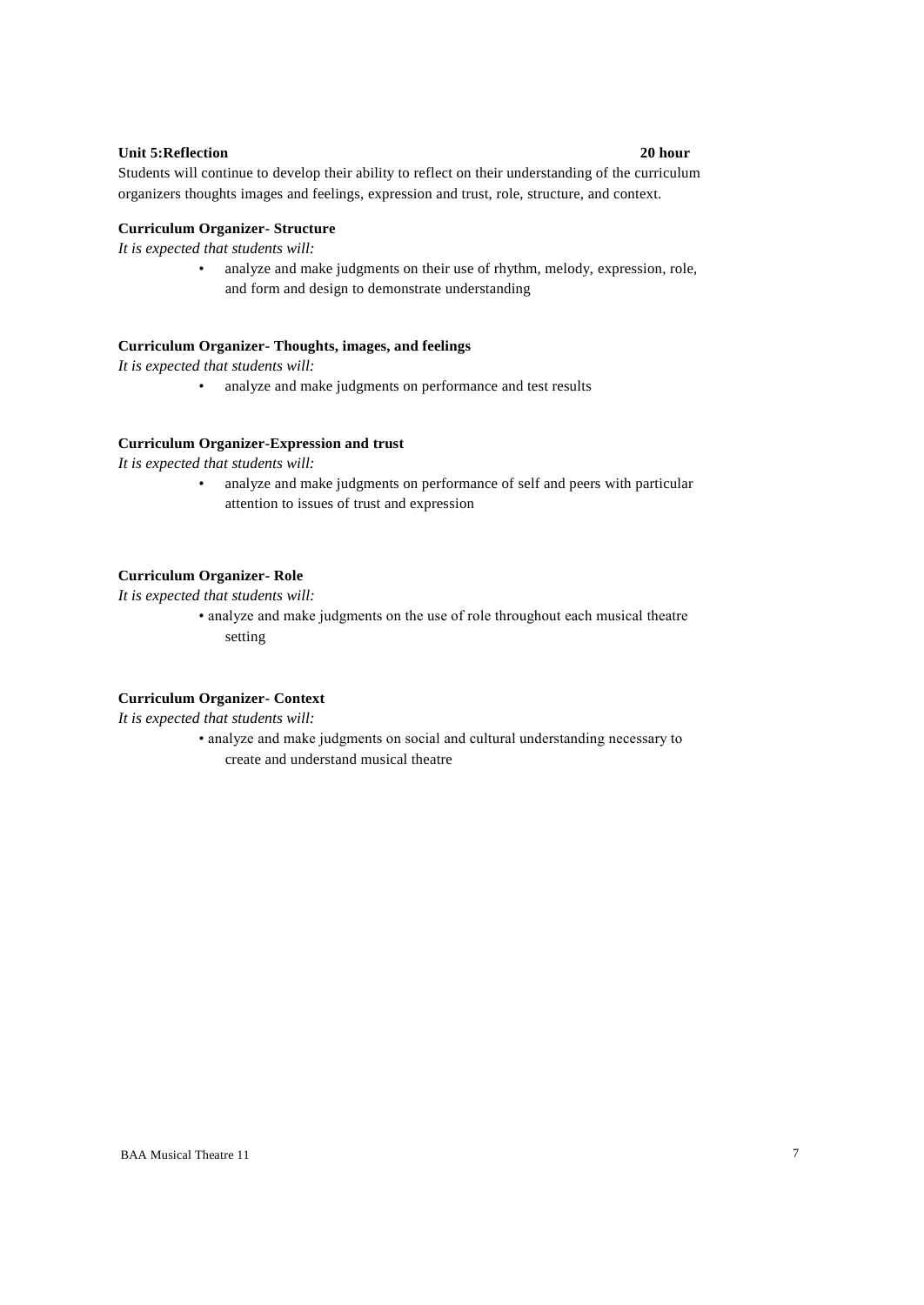## **Instructional Component:**

- direct instruction
- indirect instruction
- interactive instruction
- independent instruction
- modeling brainstorming
	- group work
	- analysis of commercial musical theatre work
	- analysis of own and classmate's work

## **Assessment Component:**

- Effective formative assessment via:
	- o Clearly articulated and understood learning intentions and success criteria
	- o Questions posed by students, peers and teachers to move learning forward Discussions and dialogue
	- o Feedback that is timely, clear and involves a plan
	- o Students are resources for themselves and others peer and self-assessment
	- o Student ownership

Formative assessment used to adapt learning experiences and inquiry plans on an on-going basis to meet specific learning goals.

Development, awareness and action, based upon metacognition intended to lead to learner independence and self-coaching.

## Summative Assessment:

Summative assessments will be determined as students demonstrate proficiency/mastery toward particular learning outcomes. Summative assessments and final grades will reflect the following:

- Students will work collaboratively with the teacher to determine summative achievement on assignments and letter grades based upon dialogue, and evidence of learning
- Behaviour and work habits will NOT be included when determining letter grades
- Marks will not be deducted for late work
- Extra credit and bonus marks will not be awarded
- Plagiarizing will not result in reduced marks/grades –the student will be required to demonstrate their learning authentically
- Attendance will not be considered toward letter grade
- Only individual learning demonstrated –no group marks will be used to determine grades
- Letter grades will reflect learning towards the learning outcomes articulated above
- Letter grades will be based upon criteria provided/agreed upon toward the learning outcomes
- Letter grades will be determined in relation to the learning outcomes not in comparison to the achievement of other students
- Poor work will not be assessed towards grades students will only be assessed on quality work
- Professional judgment and evidence will be used to determine final letter grade in consultation with the student
- Zeros will not be assigned to missed assignments all required assignments must be completed
- Formative or practice towards learning outcomes will not be included in final grade assessment
- Most recent evidence toward learning outcomes will be used to assign letter grades learning is not averaged over time